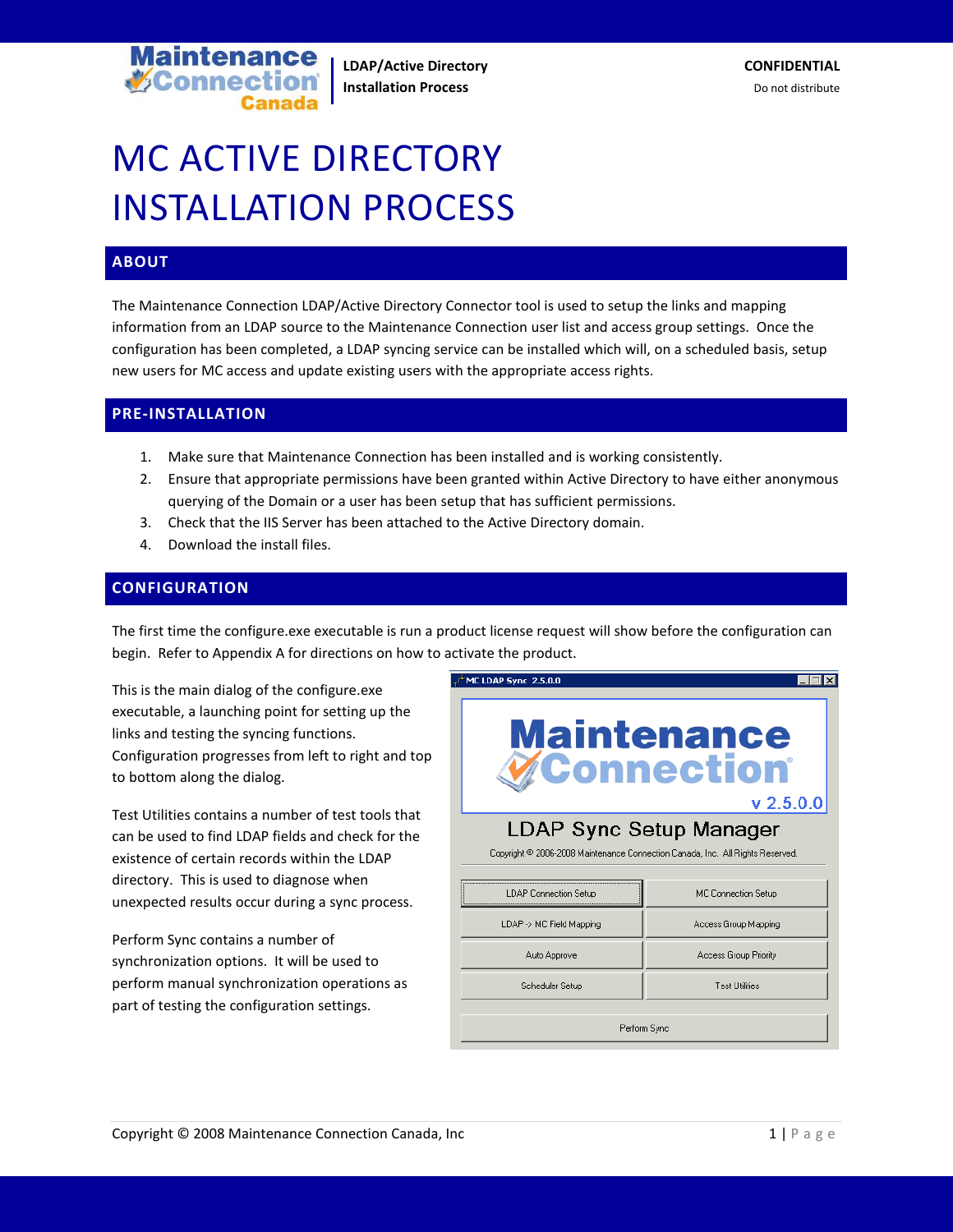

⊡

OK

| <b>LDAP Setup</b>                               |
|-------------------------------------------------|
| LDAP URL & Path                                 |
| LDAP:// v dc=MCC                                |
| Domain Name (if different)<br><b>SERVER-IIS</b> |
| MCC                                             |
| User Permissions (Optional)                     |
| Ⅳ Use Domain in Username<br>Username            |
| MCC\   mccADUser                                |
| Password<br>□ Encrypt Password                  |
|                                                 |
| Test Connection<br>ΠK                           |

#### LDAP CONNECTION SETUP

The LDAP Setup screen allows you to specify the connection to the LDAP source.

- 1. Fill in the LDAP URL & Path to the LDAP source.
- 2. If the Domain Name is reporting incorrectly enter the correct domain name
- 3. If required by LDAP, enter the user that will be used to access the directory.
- 4. Test the connection.

 $\overline{\blacktriangledown}$  Use Connection String Builder

Port:

Network Library: Named Pipes

User ID: mczar

Password: mczar

Database: mcRegistrationSA

 $\Box$  Use Integrated Security:

Verify Existance of the Registration Database

Named Instance:

Database Information

SQL Server: server-sql2000

**MC Connection** Registration Database Access

#### MC CONNECTION SETUP

The MC Connection Setup screen will allow you to setup the SQL Server connection strings.

Use either the Connection String builder or directly edit the connection strings. Be sure to verify the connections to the databases by clicking the verify buttons on the bottom of the dialog.

#### LDAP / MC FIELD MAPPING

The LDAP Field Mapping setup screen will allow you to specify which fields from LDAP will map to fields in Maintenance Connection. Most of the information is pre-populated with typical settings from Active Directory. The mappings are grouped and each group is displayed on the left side and when selected the properties associated with that group will display on the right.

#### *UPDATE SETTINGS…*

• **Disable Update from LDAP**

This setting will make the LDAP service only import users into Maintenance Connection. Once users have been

imported changes to their user record in LDAP will not be reflected in MC.

• **Disable Roles Update from LDAP** This setting will import and update users from LDAP but will not update the Maintenance Connection Access Group associated with the user if the users group settings change. This is for LDAP to be used as a master users list. Security

permissions will be controlled by Maintenance Connection and not LDAP.

#### LDAP Field Mapping

회

| Property Name              | Optional? |
|----------------------------|-----------|
| Update Settings            |           |
| Password Scambler Settings |           |
| Username                   |           |
| <b>First Name</b>          |           |
| Last Name                  | I.        |
| E-mail                     |           |
| Phone/Fax Info             | ঢ়        |
| Repair Center              |           |
| Craft                      |           |

Company Database Access

- Use Connection String Builder

SQL Server: (servernam

Network Library: Named Pipes

Database: (databa

User ID: mczar

Password: | mczar

Port:

Named Instance:

Database Information

Direct Connect: | Service Key: SERVICE

Use Integrated Security:

Verify Existance of the Company Database

#### Property Mapping (Update Settings...)

- Disable Update from LDAP
- п. Disable Roles Update from LDAP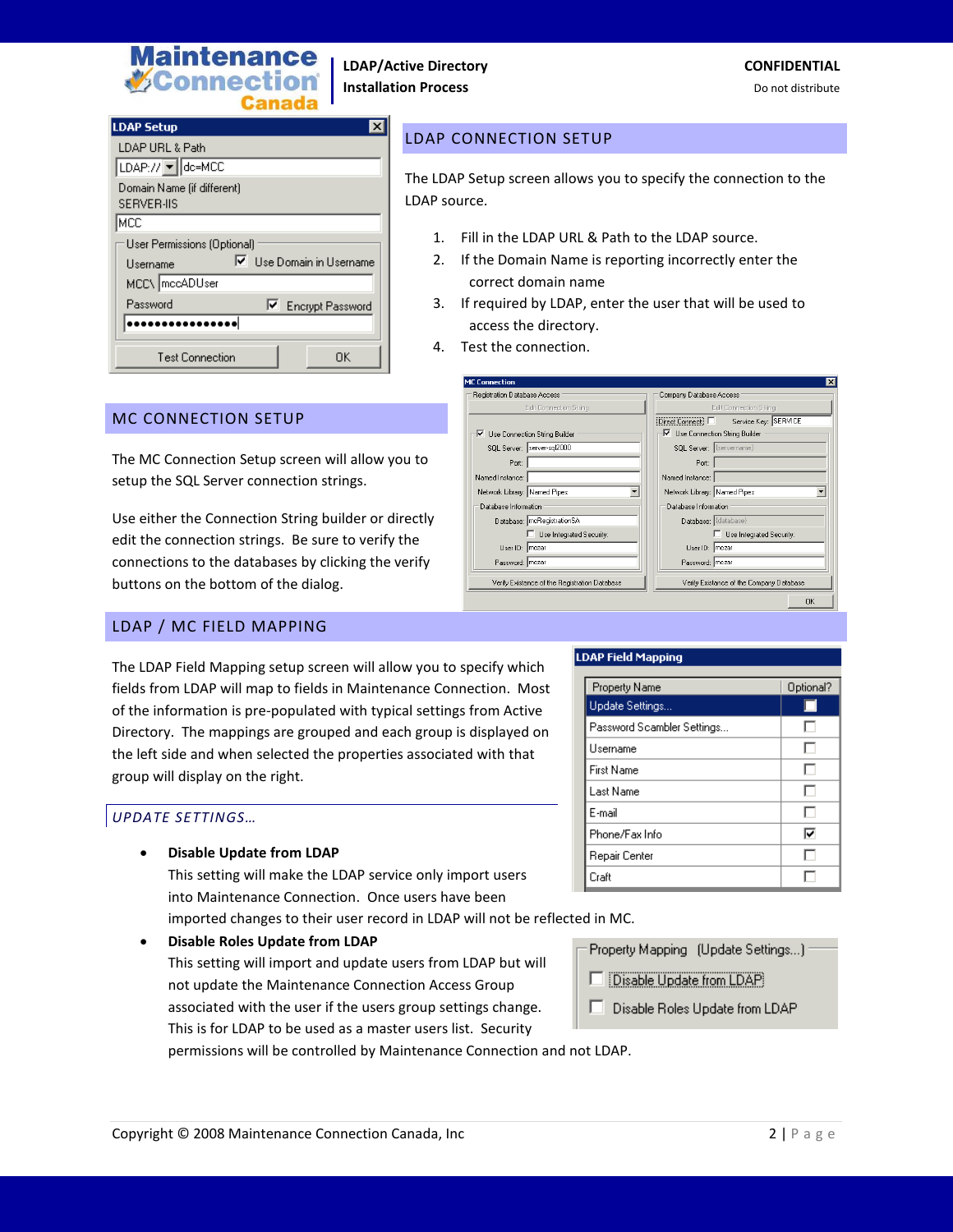## **itenance V**Connec

#### *PASSWORD SCRAMBLER SETTINGS…*

The default login system in Maintenance Connection requires passwords to be stored in the database. Since the LDAP extensions build on top of the default login system passwords are still needed in the database for everything to function normally. These passwords are not actually used for logging in, but they can be discovered. For additional

Property Mapping (Password Scambler Settings...) The login system within Maintenance Connection requires the existance of a password even though the password is unused. This controls what data is placed into this field. Default Password:

l!pa\$\$w0rd!

LDAP Field: ∥sAMAccountName

Property Mapping

**LDAP** Field: givenName

Scramble passwords

Property Mapping (Username)

security the Password Scrambler has been provided to generate completely random passwords in the database.

#### *USERNAME*

This is the field in LDAP that will map to the Maintenance Connection username. It will also be used as the users Labor or Requestor ID.

#### *FIRST NAME*

This is the field in LDAP that will map to the Maintenance Connection Labor/Requestor first name field. If updates

are turned on, this field will also be updated when/if the users name changes.

#### *LAST NAME*

This is the field in LDAP that will map to the Maintenance Connection Labor/Requestor last name field. If updates are turned on, this field will also be updated when/if the users name changes.

#### *E-MAIL*

This is the field in LDAP that will be used to provide the Maintenance Connection Labor/Requestor with an e-mail address. Maintenance Connection requires that all users

have an e-mail address since certain actions within MC can generate e-mails. Whenever a user in LDAP doesn't have an associated e-mail address the default e-mail

address will be assigned to the user.

#### *PHONE/FAX INFO*

These fields in LDAP provide the phone contact information for the Maintenance Connection Labor/Requestor records. These are not required fields and can be ignored if desired.

The phone numbers are unformatted 30 character fields. Any phone number of 30 or fewer letters and numbers will be accepted. If no LDAP field is provided or the field is not

filled in on a LDAP user the field in Maintenance Connection will be left blank.

Property Mapping (Last Name) **LDAP** Field: ∥sn

(First Name)

| - Property Mapping (E-mail)   |
|-------------------------------|
| Default:                      |
| nobody@maintenance.connection |
| LDAP Field:                   |
| mail                          |

Property Mapping (Phone/Fax Info - Optional)

Home Phone - LDAP Field:

Work Phone - LDAP Field:

Mobile - LDAP Field:

Fax - LDAP Field: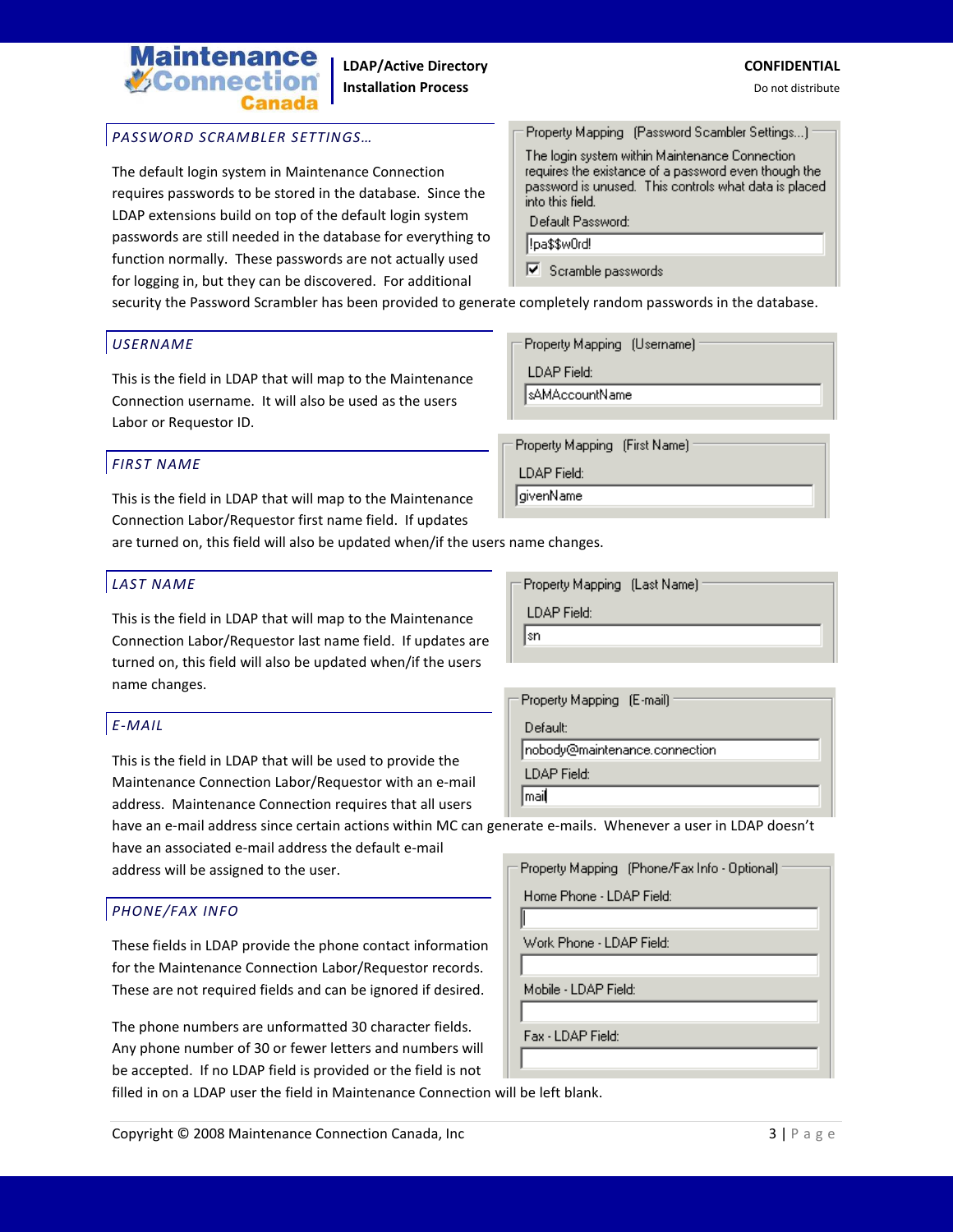

#### *REPAIR CENTER*

Repair Center is a required field in Maintenance Connection and is managed on a user by user basis. The MC LDAP Service extends this functionality to allow Repair Centers to be assigned to users based on their assigned Access Group.

The default value is required in the case that no valid Repair Center is found in the Access Group or LDAP field.

When the Access Group UDF Override is enabled you will be able to select a User Defined Field associated with Access

| - Property Mapping (Repair Center) |  |
|------------------------------------|--|
| Default:                           |  |
| Red Deer (RKVW)                    |  |
| User LDAP Field:                   |  |
|                                    |  |
|                                    |  |
|                                    |  |
| Access Group UDF Override          |  |
|                                    |  |
|                                    |  |

Groups. This field can be used to specify the ID of the repair center to assign to users being assigned to the Access Group.

#### *CRAFT*

A Craft must be assigned to all Maintenance Connection Labor records. The default will be used when the LDAP field does not contain a valid Craft for users.

| = Property Mapping (Craft) |
|----------------------------|
| Default:                   |
| Admin (ADMIN)              |
| LDAP Field:                |
|                            |

#### ACCESS GROUP MAPPING

The Access Group Mapping screen shows a grid of LDAP groups with a separate column for each access group

inside of Maintenance Connection. By checking a box for a specific LDAP group and Maintenance Connection Access Group, it specifies that any LDAP user contained in said LDAP group should be linked to the specific MC group.

To add LDAP groups to the grid you must search for each required LDAP group individually by typing the name in the Search box and clicking the Search button.

| $\overline{\mathbf{x}}$<br><b>Access Group Mapping</b> |                  |              |                |            |           |             |    |
|--------------------------------------------------------|------------------|--------------|----------------|------------|-----------|-------------|----|
| administrators<br>Role to Search For:                  |                  |              |                | 회<br> name | <b>ME</b> |             |    |
| Group Name                                             | Group DN         | <b>ADMIN</b> | ADMIN-19       | REQUESTER  | SADMIN    | <b>TECH</b> |    |
| #DEPT-65673-PROGRAM                                    | CN=\#DEPT-656    | ⊽            | п              | п          | п         | г           |    |
| MCTechs                                                | CN=MCTechs,C     | п            | п              | г          | п         | ⊽           |    |
| Domain Users                                           | CN=Domain User   | п            | г              | ⊽          | г         | п           |    |
| Administrators                                         | CN=Administrator | п            | $\blacksquare$ | п          | п         | п           |    |
|                                                        |                  |              |                |            |           |             |    |
|                                                        |                  |              |                |            |           |             | 0K |

The button to the right of the Search button will load a list of all LDAP groups in the entire directory. This can be a very slow process so it is only recommended if the number of groups in the directory is known to be few.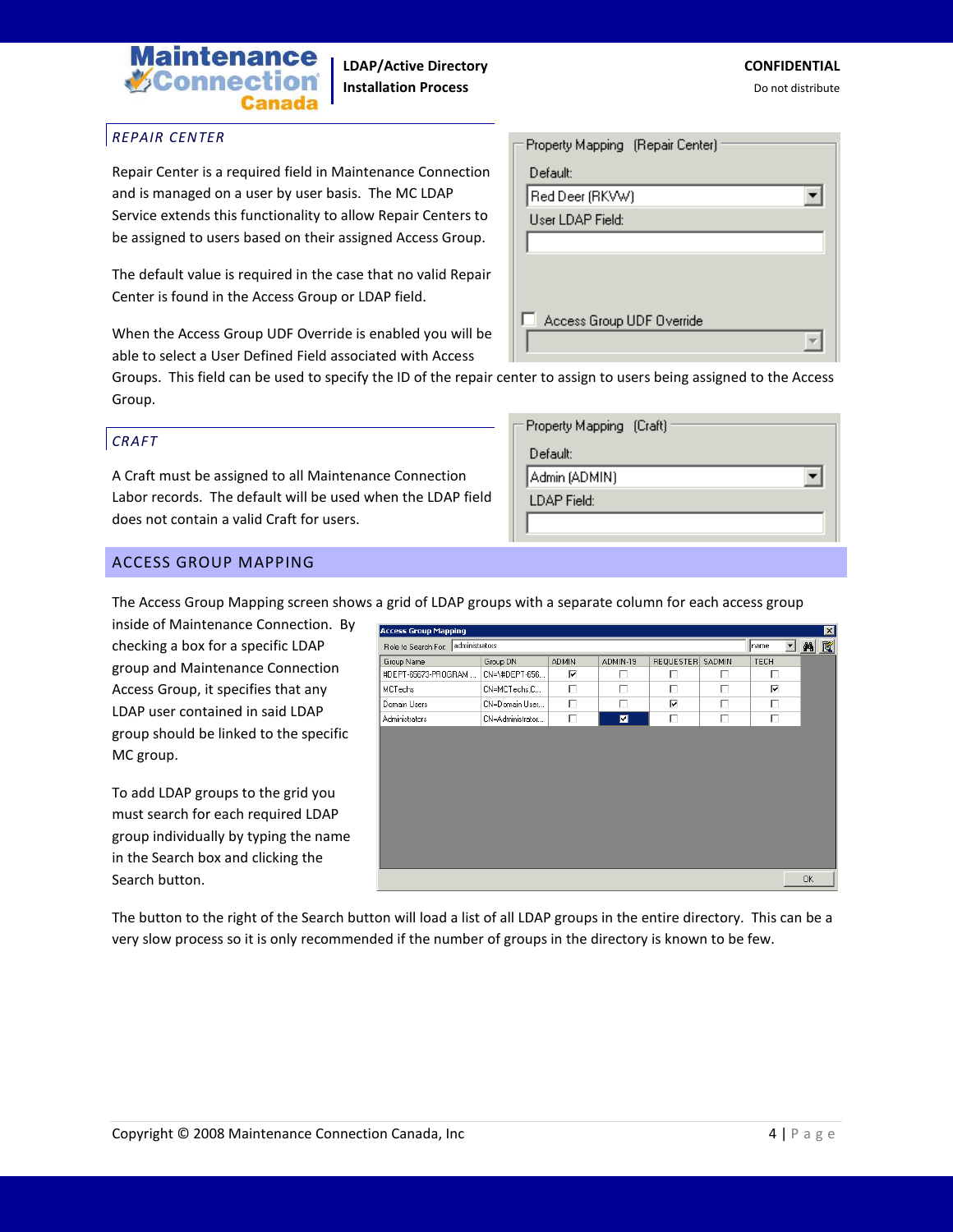

#### AUTO APPROVE

The Auto Approve screen controls how member approval is performed.

By default, the "Auto Approve Everything" check box is checked. This will auto approve any new member created, regardless of the Access Group. If you uncheck the Auto Approve Everything check box, and leave everything else unchecked, the members will be created but will require approval in the Maintenance Connection system prior to logging on. Alternatively, if you only want to approve certain groups, you can check the box next to them. An example would be where you would

| <b>Auto Approve</b>                        |                  |              |
|--------------------------------------------|------------------|--------------|
| Name                                       | ID               | Auto Approve |
| Maintenance Administrators                 | <b>ADMIN</b>     | г            |
| Maintenance Administrators R               | ADMIN-19         | г            |
| Maintenance Requesters                     | <b>REQUESTER</b> | г            |
| Super Administrator - new users and rights | SADMIN           | г            |
| Maintenance Technicians                    | TECH             | г            |
|                                            |                  |              |
| ⊽<br>Auto Approve Everything               |                  |              |

want to automatically approve requesters but require manual approval of other access groups.

#### ACCESS GROUP PRIORITY

The Access Group Priority will bring up the dialog for specifying which MC Access Groups have a higher priority when it comes to a LDAP user.

If a LDAP user exists in more than one LDAP group that is linked to a MC group, the syncing tool needs to know how to specify which access group the user belongs to inside of Maintenance Connection. The access groups at the top have higher priority than the groups below them. For example, if a user should be created as an ADMIN instead of a REQUESTER, ADMIN would need to be higher on the list.



#### **TESTING THE CONFIGURATION**

Once the configuration is complete it needs to be tested to ensure users are going to be transferred as expected. This process will require the use of the Test Utilities, Identify Role and Test User Mapping.

To find out how users will map into Access Groups in Maintenance Connection you will need to identify what users belong to which LDAP roles.

- 1. Open the Identify Role test utility.
- 2. Search for one of the LDAP roles that will map to an Administration type Access Group.
- 3. At the bottom of the screen will be a list of the users found that belong to that role, write down one or more of them to perform mapping tests upon.

| Identify Role Test                                                                                                                                                                                                                                                                                                                                                         |  |
|----------------------------------------------------------------------------------------------------------------------------------------------------------------------------------------------------------------------------------------------------------------------------------------------------------------------------------------------------------------------------|--|
| Role to Search For: MCTechs                                                                                                                                                                                                                                                                                                                                                |  |
| General Data                                                                                                                                                                                                                                                                                                                                                               |  |
| objectClass(0) = top<br>objectClass(1) = group<br>cn = MCTechs<br>member[0] = CN=Test2 Person,CN=Users,DC=Home,DC=local<br>distinguishedName = CN=MCTechs,CN=Users,DC=Home,DC=local<br>$instanceTwo = 4$<br>whenCreated = 9/20/2006 9:27:25 PM<br>whenChanged = 9/22/2006 3:54:05 PM<br>uSNCreated = System. ComObject<br>uSNChanged = System. ComObject<br>name = MCTechs |  |
| Members                                                                                                                                                                                                                                                                                                                                                                    |  |
| CN=Test2 Person.CN=Users.DC=Home.DC=local<br>CN=Test1 Person,CN=Users,DC=Home,DC=local                                                                                                                                                                                                                                                                                     |  |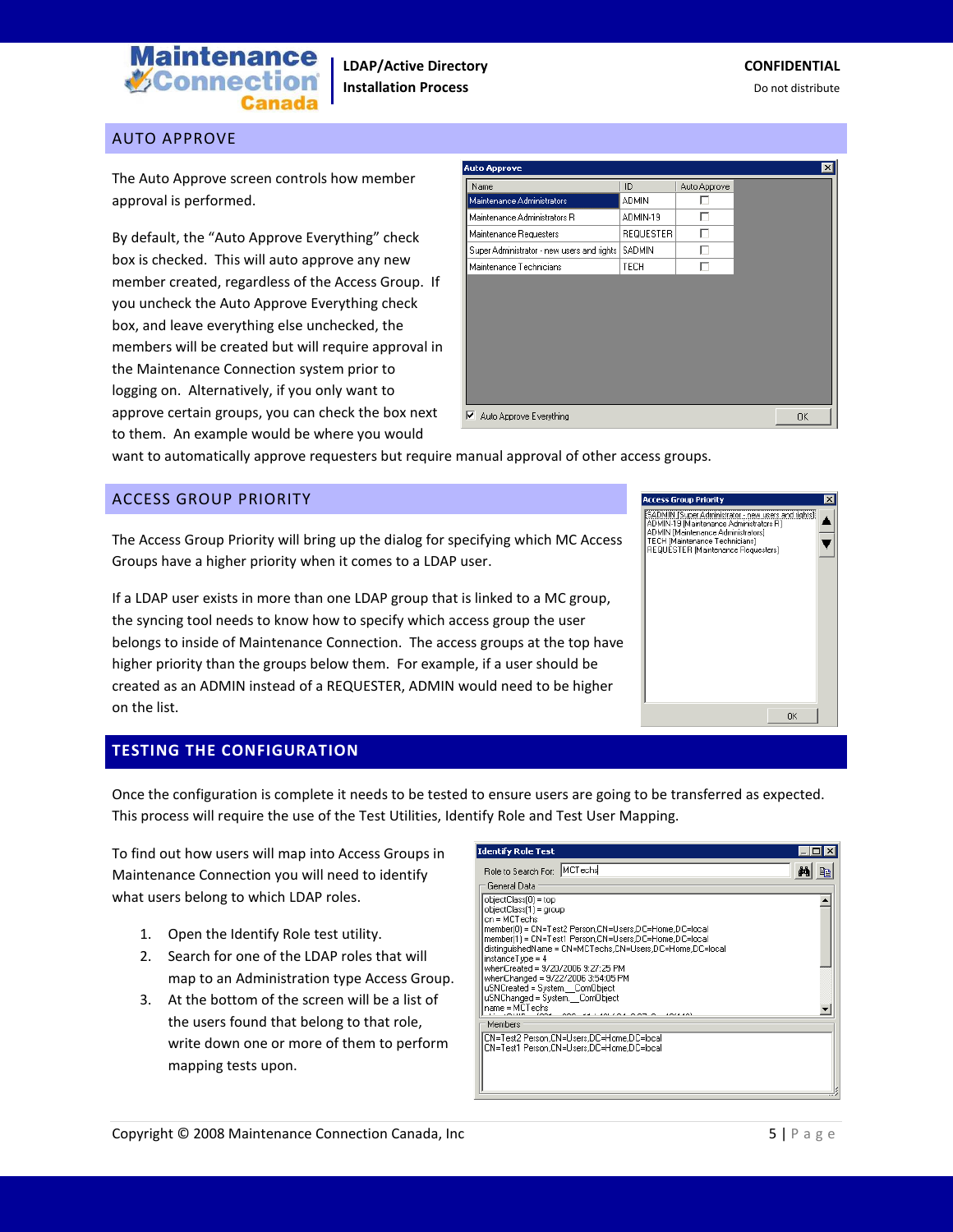

If the results of synchronization are not as expected the log output can be copied to the clipboard using the convenient copy button in the top right corner. The log can then be forwarded to technical support should assistance be required.

does a complete deep scan of the LDAP directory and synchronizes all available users.

performed in a limited fashion through a Limited Sync, which will allow only one LDAP user to be synchronized at a time, or through a Full Sync, which

as it occurs and after it has completed the user can **Test Full Sync** look back through a detailed log and discover the Perform Full Sync ■ 区 Enable Logging ■ decision process used to sync users from LDAP into

1. Open the Perform Sync dialog.

process.

Connection Access Groups.

**V**Connect

3. Select search.

group expected.

- 2. Select Normalize Old LDAP Users.
- 3. Select Perform Normalize to begin the normalization process.

### **PERFORMING A MANUAL SYNC**

Performing a manual synchronization process is essential if the automatic synchronization has been disabled or the first synchronization has not yet been performed. The manual sync process allows the user to watch the process

Maintenance Connection. A manual sync can be

# version of the LDAP Service you must perform a database normalization

The Maintenance Connection LDAP Service requires additional fields to be present in the Registration database before it can successfully perform its synchronization processes. To update the database with required new fields as well as identify and upgrade from a previous

### 6. Make changes as required to Access Group Mapping. 7. Repeat the process a few times until confident in the Access Group mapping.

4. Compare the Access Group specified with the Access

5. If the Access Group is not the one expected, read

## **PREPARING THE DATABASE TO SYNCHRONIZE**

1. Open the Test User Mapping utility. 2. Enter the user name of a known valid user.

**itenance** 

through the Log information to see how the mapping process occurred.

## Perform Database Normalization Perform Normalize  $\nabla$  Enable Logging 晒



 $\left\vert 1\right\rangle$ 



**LDAP/Active Directory CONFIDENTIAL Installation Process Do not distribute** Do not distribute

With a list of users that are known to be valid and being considered for membership in Maintenance Connection you can test the mapping process to ensure that the selected users are mapping as expected into Maintenance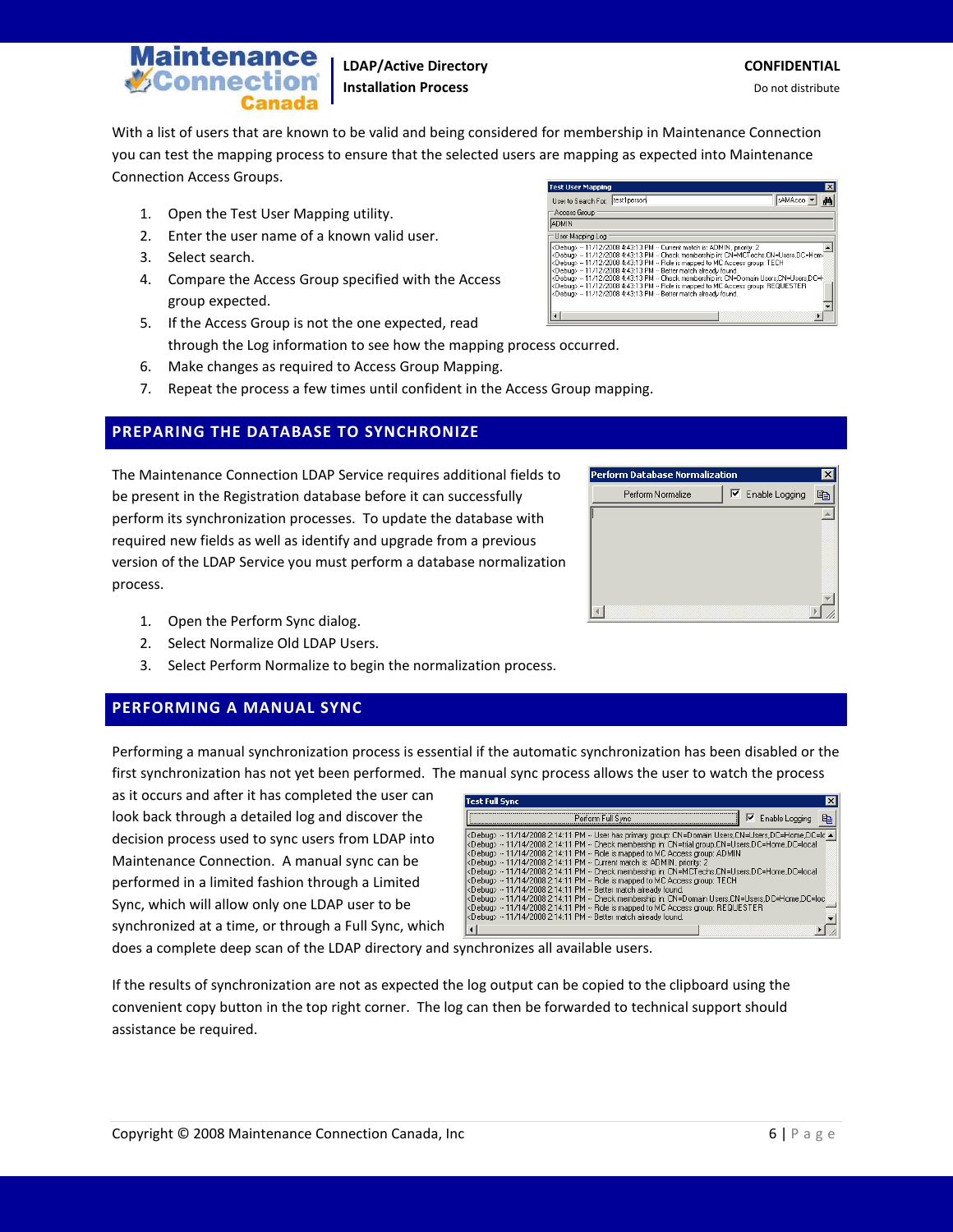

**LDAP/Active Directory CONFIDENTIAL Installation Process Do not distribute** Do not distribute

A manual sync should be performed after a successful configuration as well as after a program upgrade. This will ensure a log file of the sync process is captured and any unexpected results are caught. Performing a manual sync can occur at any time without causing issues with the MC LDAP Service running in the background.

#### **SCHEDULER CONFIGURATION**

The Scheduler Configuration screen will bring up the dialog for installing the service and setting the sync intervals.

The "New User Interval" is used to determine how often new users will be searched for in LDAP and created.

The "Update User Interval" determines how often the Access Groups and mapped fields of the Maintenance Connection member records are updated for existing users.

By clicking the "Install Service" button, the service will get installed and set to automatically start; however, it will need to be started manually from Windows Services the first time.

| <b>IIS SETUP</b> |  |  |
|------------------|--|--|
|                  |  |  |
|                  |  |  |

To enable the LDAP extensions in Maintenance Connection; IIS must be reconfigured to require authenticated access to the mc\_web virtual directory. mc\_web Properties  $7X$ 

Auth

- 1. Open the IIS Manager.
- 2. Navigate in the IIS Manager to the mc\_web virtual directory.
- 3. Right mouse and select Properties.
- 4. Navigate to the Directory Security tab.
- 5. In the Authentication and access control area, Select Edit.
- 6. Uncheck "Enable anonymous access".
- 7. Check "Integrated Windows authentication".
- 8. Make sure the other authentication methods are unchecked.
- 9. Select OK and exit IIS Manager.

To enable automatic LDAP login in Maintenance Connection.

- 1. Open the file browser.
- 2. Navigate to the LDAP tool install folder.
- 3. Copy all files located in the "mc\_iis" folder and sub-folder(s).
- 4. Paste the files into the "\Maintenance Connection\mc\_iis\" folder.
- 5. Rename the file "default.asp" to "default\_normal.asp".
- 6. Rename file "default Idap MCC.asp" to "default.asp".
- 7. Close the file browser.

| <b>Scheduler Configuration</b>                             |                       |
|------------------------------------------------------------|-----------------------|
| New User Interval                                          |                       |
| ь                                                          | $\equiv$ Minutes      |
| Update User Interval                                       |                       |
| 60                                                         | $\Rightarrow$ Minutes |
| Service User                                               |                       |
| Service uses User Account                                  |                       |
| Service will prompt for user account<br>upon installation. |                       |
| Install/LIninstall                                         |                       |
| <b>Install Service</b>                                     |                       |
| Uninstall Service                                          |                       |
|                                                            | ΠK                    |

| <b>HTTP Headers</b> |                                                                                                                                                                                  | <b>Custom Errors</b>                                                              | ASP.NET      |  |
|---------------------|----------------------------------------------------------------------------------------------------------------------------------------------------------------------------------|-----------------------------------------------------------------------------------|--------------|--|
|                     | Directory Security<br>irtual Directory<br>Documents                                                                                                                              |                                                                                   |              |  |
|                     | entication and access control                                                                                                                                                    |                                                                                   |              |  |
|                     |                                                                                                                                                                                  | Enable anonymous access and edit the<br>authentication methods for this resource. | Edit…        |  |
|                     | <b>Authentication Methods</b>                                                                                                                                                    |                                                                                   | $\mathsf{x}$ |  |
|                     |                                                                                                                                                                                  | Enable anonymous access                                                           |              |  |
|                     |                                                                                                                                                                                  | Use the following Windows user account for anonymous access:                      |              |  |
|                     | User name:                                                                                                                                                                       | JSR SERVER-IIS                                                                    | Browse       |  |
|                     | Password:                                                                                                                                                                        |                                                                                   |              |  |
|                     | Authenticated access<br>are required when:                                                                                                                                       | For the following authentication methods, user name and password                  |              |  |
|                     | - anonymous access is disabled, or<br>- access is restricted using NTFS access control lists                                                                                     |                                                                                   |              |  |
|                     | I Integrated Windows authentication<br>Digest authentication for Windows domain servers<br>Basic authentication (password is sent in clear text)<br>.NET Passport authentication |                                                                                   |              |  |
|                     |                                                                                                                                                                                  |                                                                                   |              |  |